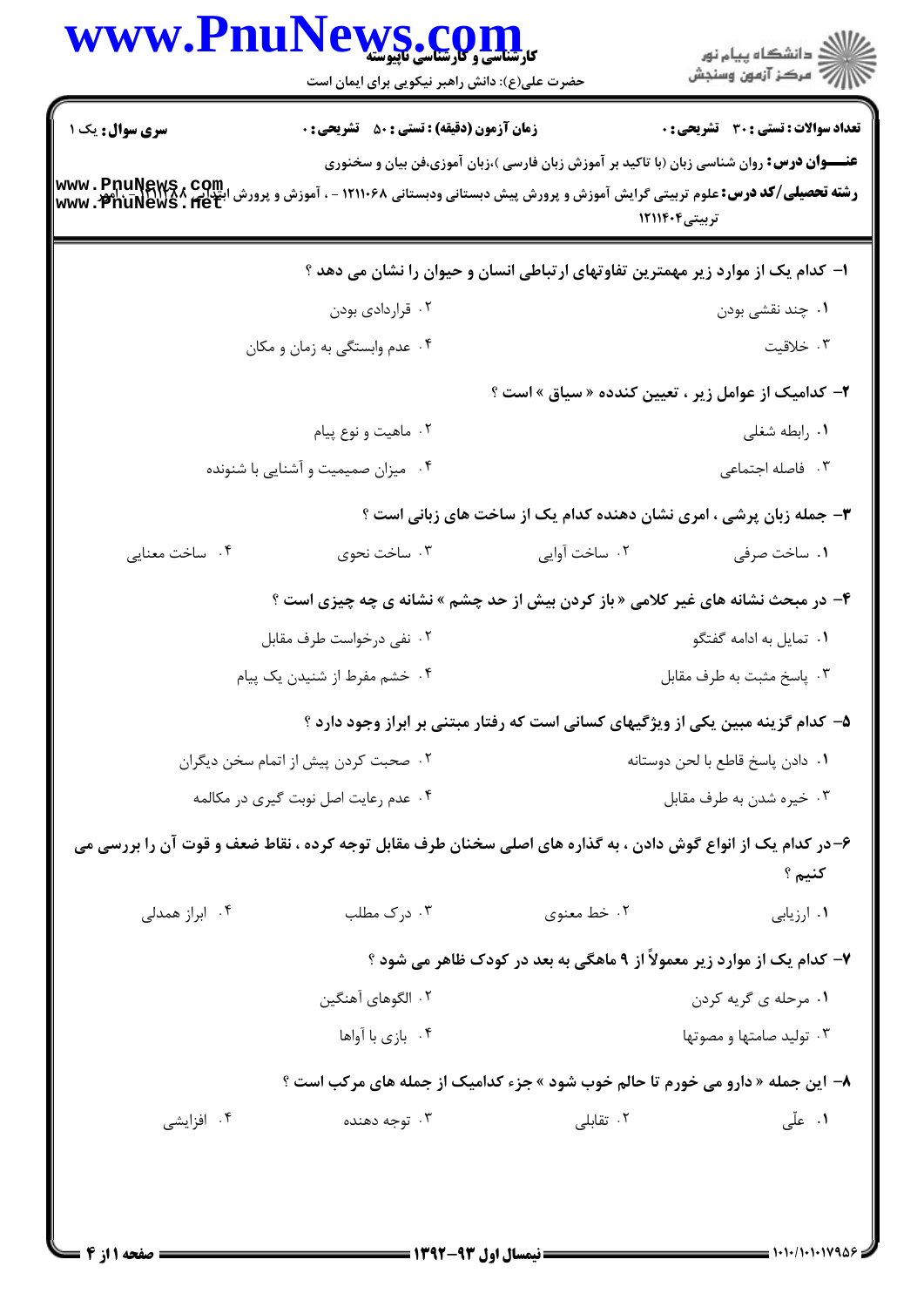|                                               | www.Pnu<br><b>WS COM</b><br>حضرت علی(ع): دانش راهبر نیکویی برای ایمان است |                                                                                                                                                                                                                | الاد دانشگاه پيام نور<br>الاستمر آزمون وسنجش |  |
|-----------------------------------------------|---------------------------------------------------------------------------|----------------------------------------------------------------------------------------------------------------------------------------------------------------------------------------------------------------|----------------------------------------------|--|
| <b>سری سوال : ۱ یک</b>                        | <b>زمان آزمون (دقیقه) : تستی : 80 ٪ تشریحی : 0</b>                        |                                                                                                                                                                                                                | تعداد سوالات : تستى : 30 - تشريحي : 0        |  |
| www.PnuNews.com<br>www.PnuNews.net            |                                                                           | <b>عنــــوان درس:</b> روان شناسی زبان (با تاکید بر آموزش زبان فارسی )،زبان آموزی،فن بیان و سخنوری<br><b>رشته تحصیلی/کد درس:</b> علوم تربیتی گرایش آموزش و پرورش پیش دبستانی ودبستانی ۱۲۱۱۰۶۸ - ، آموزش و پرورش | تربیتی1۲۱۱۴۰۴                                |  |
|                                               |                                                                           | ۹- منظور از یادگیری از دیدگاه روان شناسان شناختی ، کدام است ؟                                                                                                                                                  |                                              |  |
|                                               | ۰۲ حفظ و تکرار طوطی وار مطالب                                             | ۰۱ تغییر در رفتار قابل مشاهده و اندازه گیری                                                                                                                                                                    |                                              |  |
| ۰۴ کسب بینشهای جدید یا تغییر در بینشهای گذشته |                                                                           | ۰۳ دانش و مهارتهای ناگهانی                                                                                                                                                                                     |                                              |  |
|                                               |                                                                           | ۱۰– این امر که کودک در یادگیری زبان از تقلید کمک می گیرد ، نشان دهنده ی کدام یک از نظرات یادگیری در رشد زبانی                                                                                                  | است ؟                                        |  |
|                                               | ۰۲ نظریه ی یادگیری فطری زبان                                              | ۰۱ نظریه ی شرطی سازی عامل                                                                                                                                                                                      |                                              |  |
|                                               | ۰۴ نظریه ی پردازشی زبان                                                   |                                                                                                                                                                                                                | ۰۳ نظریه ی یادگیری شناختی زبان               |  |
|                                               |                                                                           | 11- دانش زبانی ضمنی ، شامل کدامیک از داده های زبانی می باشد ؟                                                                                                                                                  |                                              |  |
|                                               | ۰۲ داده زبانی حاصل از رفتار زبانی همسالان و والدین                        | ٠١ داده زباني حاصل از رفتار زباني والدين                                                                                                                                                                       |                                              |  |
|                                               | ۰۴ داده زبانی حاصل از رفتار معلم و کودکان دیگر                            | ۰۳ داده زبانی حاصل از محتوای برنامه درسی                                                                                                                                                                       |                                              |  |
|                                               |                                                                           | ۱۲– کدام الگو بیشترین انعطاف پذیری را دارد و محتوای زبان آموزی بر پایه علایق کودکان و تجربیات آنها انتخاب می شود؟                                                                                              |                                              |  |
| ۰۴ معلم محور                                  | ۰۳ کودک محور                                                              | ۰۲ موضوع محور                                                                                                                                                                                                  | ۰۱ ابزار محور                                |  |
|                                               |                                                                           | ۱۳– کدامیک از برنامه های زبان آموزی تلقی بسیار محدودی از مفهوم زبان آموزی است؟                                                                                                                                 |                                              |  |
|                                               | ۰۲ تجربیات یادگیری                                                        | ۰۱ فهرست رئوس مطالب درسی                                                                                                                                                                                       |                                              |  |
|                                               | ۰۴ فرصتهای یادگیری مهارتهای زبانی                                         |                                                                                                                                                                                                                | ۰۳ نتایج یادگیری                             |  |
|                                               |                                                                           | ۱۴- به عقیده فروبل کدامیک از موارد زیر بالاترین حد رشد انسان در دوره کودکی است؟                                                                                                                                |                                              |  |
|                                               | ۰۲ یادگیری فرصتهای زبانی                                                  |                                                                                                                                                                                                                | ۰۱ زبان آموزی                                |  |
|                                               | بازی $\cdot$ ۴                                                            |                                                                                                                                                                                                                | ۰۳ یادگیری مهارتهای زبانی                    |  |
|                                               |                                                                           | <b>۱۵</b> - در کدام رویکرد « محیط فیزیکی »به عنوان محور اصلی سازماندهی برنامه ریزی زبان آموزی قرار می گیرد و عناوینی<br>همچون «در اداره پست » در «ستون» در «سفر» مبنای واحدهای یادگیری (درسها ) می شود ؟       |                                              |  |
| ۰۴ رویکرد ارتباطی                             | ۰۳ رویکرد موفقیتی                                                         | ۰۲ رویکرد درجه بندی                                                                                                                                                                                            | ۰۱ رویکرد دستوری                             |  |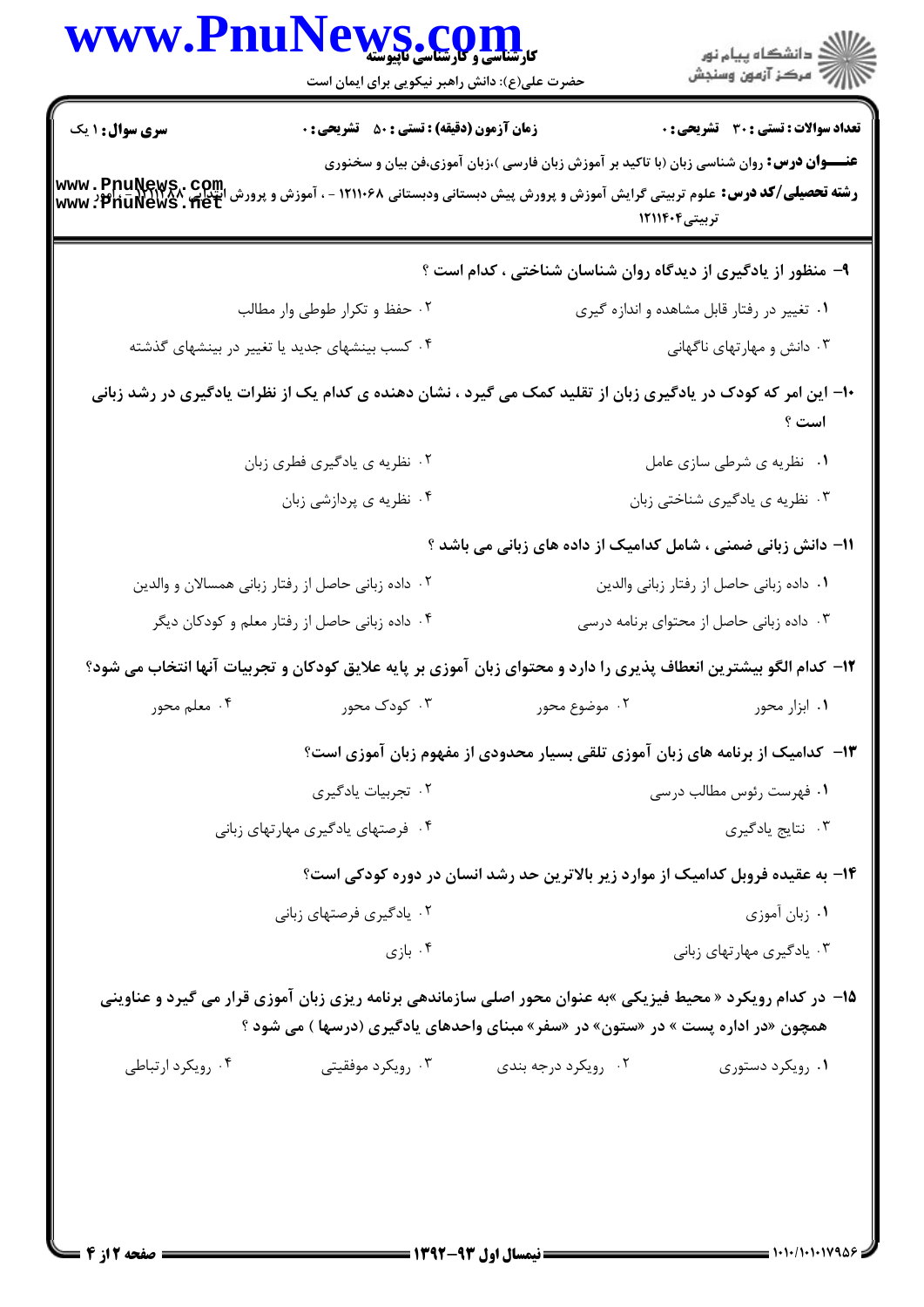| www.Pnu                            | کارشناسی و کارشناسی بابیوسته<br>حضرت علی(ع): دانش راهبر نیکویی برای ایمان است                                                                                                                                             |                                                          | ڪ دانشڪاه پيا <sub>م</sub> نور<br><mark>ر</mark> ⊽ مرڪز آزمون وسنڊش                                                |
|------------------------------------|---------------------------------------------------------------------------------------------------------------------------------------------------------------------------------------------------------------------------|----------------------------------------------------------|--------------------------------------------------------------------------------------------------------------------|
| <b>سری سوال : ۱ یک</b>             | <b>زمان آزمون (دقیقه) : تستی : 50 ٪ تشریحی : 0</b>                                                                                                                                                                        |                                                          | <b>تعداد سوالات : تستی : 30 ٪ تشریحی : 0</b>                                                                       |
| www.PnuNews.com<br>www.PnuNews.net | <b>رشته تحصیلی/کد درس:</b> علوم تربیتی گرایش آموزش و پرورش پیش دبستانی ودبستانی ۱۲۱۱۰۶۸ - ، آموزش و پرورش                                                                                                                 |                                                          | <b>عنــــوان درس:</b> روان شناسی زبان (با تاکید بر آموزش زبان فارسی )،زبان آموزی،فن بیان و سخنوری<br>تربیتی۱۲۱۱۴۰۴ |
|                                    | ۱۶– برنامه ریزان زبان آموزی در مبحث شناخت کودکان ،در وهله اول باید اطلاعات جامعی از ویژگی های فردی کودکان بدست                                                                                                            |                                                          | آوردند ، منظورکدام دسته از ویژگی هاست؟                                                                             |
|                                    |                                                                                                                                                                                                                           |                                                          | ۰۱ سن <sup>—</sup> جنس-محل زندگ <sub>ی</sub> -وضعیت شغلی والدین                                                    |
|                                    |                                                                                                                                                                                                                           |                                                          | ۰۲ سن-وزن -قد-ميزان درامد والدين                                                                                   |
|                                    |                                                                                                                                                                                                                           |                                                          | ۰۳ مهارت های عمومی-سطح دانش-زبان مادری- همکلاسی ها                                                                 |
|                                    |                                                                                                                                                                                                                           | ۰۴ زبان هدف-بهداشت فردی-نیازهای خانوادگی-محیط اب و هوایی |                                                                                                                    |
|                                    | ۱۷– توان حدس معانی مصداقی و مفهومی کلمات فارسی جزء کدامیک از تواناییها محسوب میشود؟                                                                                                                                       |                                                          |                                                                                                                    |
| ۰۴ توانایی واژگانی                 | ۰۳ توانایی دستوری                                                                                                                                                                                                         | ۰۲ توانایی کاربرد                                        | ۰۱ توانایی شم زبانی                                                                                                |
|                                    |                                                                                                                                                                                                                           |                                                          | 18– ترتيب عناصر زباني قيد ها از لحاظ تعداد كدام گزينه است؟                                                         |
| ۰۴ حدود ۱۰درصد                     | ۰۳ حدود ۲۰ درصد                                                                                                                                                                                                           | ۰۲ حدود ۲۵ درصد                                          | ۰۱ حدود ۴۰ درصد                                                                                                    |
|                                    |                                                                                                                                                                                                                           |                                                          | ۱۹ - منظور از سازماندهی محیط چیست؟                                                                                 |
|                                    | ۰۲ تعیین سبک و سیاق محتوا                                                                                                                                                                                                 |                                                          | ٠١. انتخاب محتوا و اينكه چه بايد ياد گرفته شود                                                                     |
|                                    | ۰۴ تعیین اینکه به چه ترتیبی باید آموزش داد                                                                                                                                                                                |                                                          | ۰۳ اینکه باید محتوا را براساس نیازها تنظیم کرد                                                                     |
|                                    |                                                                                                                                                                                                                           |                                                          | +۲- نظم زمانی که در آن محتوای گزینش ارائه می شود چه نام دارد؟                                                      |
| ۰۴ وسعت                            | ۰۳ توالی                                                                                                                                                                                                                  | ۰۲ استمرار                                               | ۰۱ وحدت                                                                                                            |
|                                    | <b>۳۱</b> – از مهمترین شیوه ها و فنون یاددهی ، یادگیری که فعالیت بدنی را مستقیما به کاربرد معنادار زبان پیوند می دهد و اینکه<br>کودکان شنونده ی محض نیستند و به طور عملی به دستورات زبانی مربی عمل می نمایند ، کدام است ؟ |                                                          |                                                                                                                    |
| ۰۴ شیوه حفظ و تکرار                | ۰۳ شیوه رفتاری کامل                                                                                                                                                                                                       | ۰۲ شیوه نمایشی                                           | ۰۱ شیوه تدریس صامت                                                                                                 |
|                                    | ۲۲- کدامیک از شیوه های زیر برای مرور مطالبی که کودک قبلا آموخته و یا ارزشیابی میزان یادگیری آنها بسیار موثر است؟                                                                                                          |                                                          |                                                                                                                    |
| ۰۴ پرسش و پاسخ                     | ۰۳ بازی آموزشی                                                                                                                                                                                                            | ۰۲ نمایشی                                                | ١. بحث گروهي                                                                                                       |
|                                    | ۲۳– طبق نظر اسپادک کدام یک از راههای زیر برای به صحت کشاندن کودکان مناسب تر است؟                                                                                                                                          |                                                          |                                                                                                                    |
|                                    | ۰۲ شیوه گفتگو با همسالان                                                                                                                                                                                                  |                                                          | ۰۱ شیوه محاوره ای                                                                                                  |
|                                    | ۰۴ شیوه بازی با کلمات مشابه                                                                                                                                                                                               |                                                          | ۰۳ شیوه استفاده از عروسک                                                                                           |

 $\blacksquare$